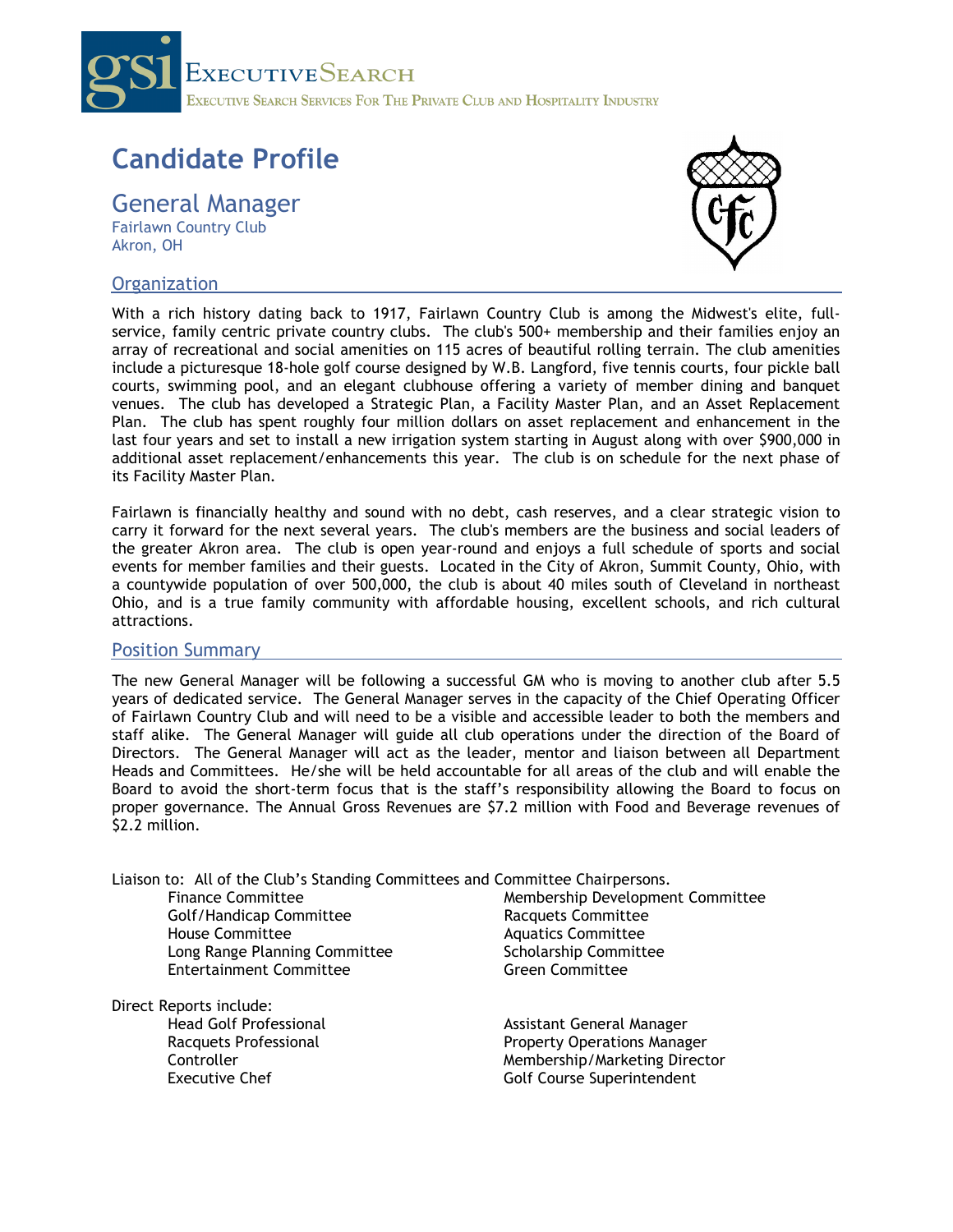## **Responsibilities**

- The oversight of the work of all Department Heads and Managers and in turn the work of their respective staffs. In coordination with Department Heads, the recruitment, hiring, training, supervision and timely evaluation of all of the club's staff. Compensation and benefits are to be administered consistently and must fall within the guidelines as mandated by the annual budget and club policy. The General Manager will directly and through Department Heads emphasize a "member first" service culture that ensures member patronage and maximizes the use of the club's facilities. The General Manager is expected to "set the pace" for all employees and to actively promote a positive and safe work environment where teamwork and cooperation are emphasized.
- **Responsibility for the financial guidance and reporting for all club operations in accordance with** acceptable accounting procedures. Such duties will involve the formulation of the club's annual operating and capital budgets to be coordinated with the Finance Committee, the Controller and Department Heads. The General Manager will operate the club in accordance with the approved budgets and with the Controller report the club's financial condition to the Board of Trustees on a monthly basis.
- The active promotion of the club to all members and their families. The General Manager is expected to interact with members on a daily basis; actively soliciting member opinions and input as to the club's facilities and services. Visibility and accessibility are paramount. The General Manager will respond to member complaints in a timely fashion and report significant issues to the President.
- **The positive representation of the club in the Akron Community; assisting as needed in the** recruitment, orientation and retention of new and existing members.
- Other duties as requested by the President and Board of Trustees.

### Requirements

The General Manager will be the consummate professional; well versed in all facets of club administration. He or she will have the following skills and attributes.

 A minimum of five years as a General Manager, Assistant General Manager or Clubhouse Manager in a comparable private club setting. Candidates will have a working knowledge of all facets of private club operations with a strong emphasis on food and beverage, financial management and strategic planning. Candidates with prior experience in traditional, family-oriented clubs are preferred.

Attributes to include:

- An outgoing and friendly personality with a high potential to identify with and embrace the club's culture.
- **Leadership skills with the ability to motivate a veteran staff with a commitment to quality and** excellence.
- Highly energetic...a self-starter with a "hands-on" approach to management.
- Excellent communication skills at all levels.
- A strong sense of service with proven staff development and training skills.
- Attention to detail with a sense of urgency.
- The ability to function in a Committee oriented environment; to respond to the ideas and energies of the club's Standing Committees. The ability to deal with a variety of personalities.
- **The ability to see the "big picture" but also to have a critical eye for detail.**
- A career path marked with a logical progression of title and responsibility, stability of tenure and accomplishment.
- The reputation as an effective and visible leader; exhibiting maturity, a positive image and disposition and superior communication and "people" skills.